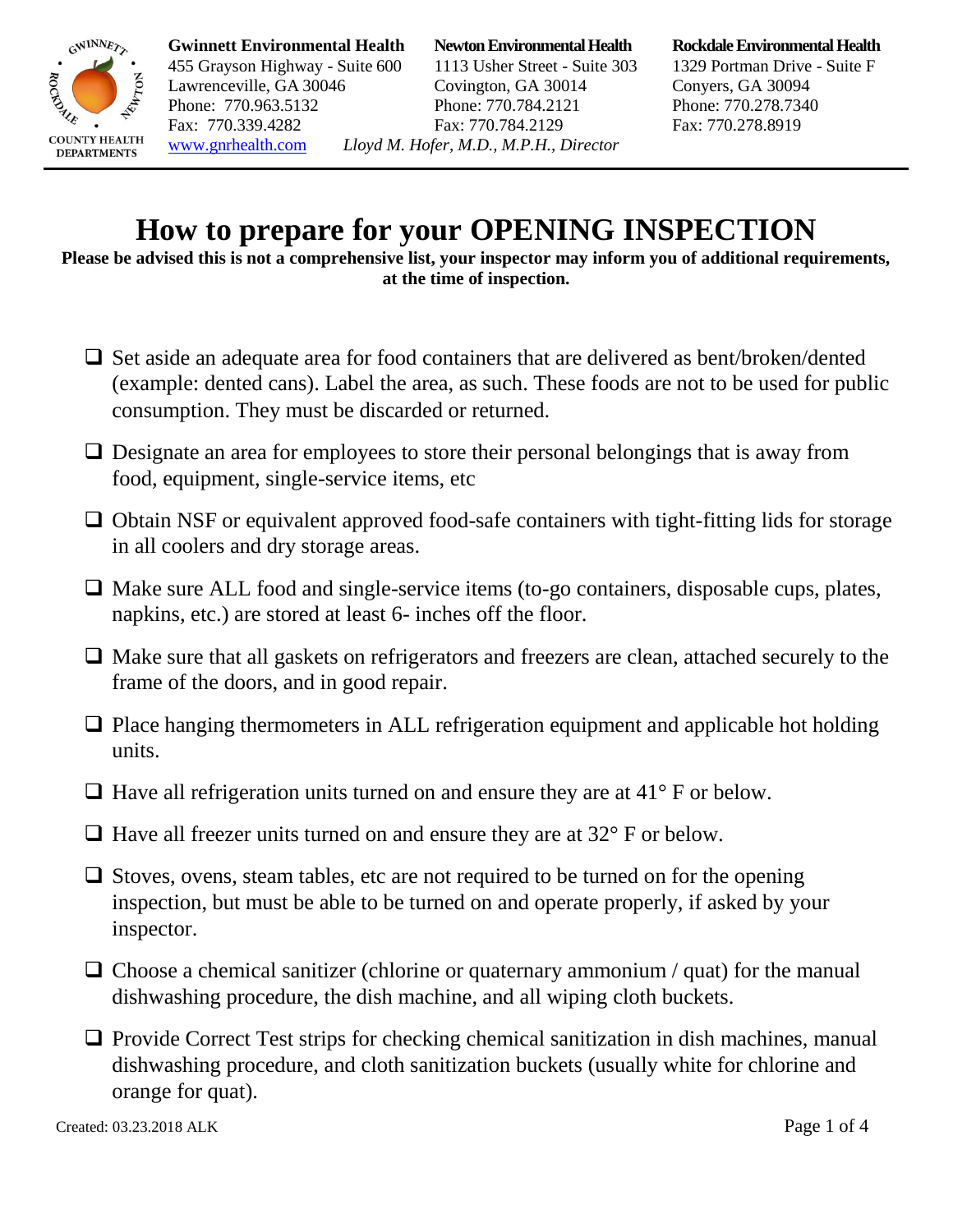- $\Box$  Have a thermometer, on site, which is capable of measuring the temperature of thin pieces of food such as a digital thermometer.
- $\Box$  Provide drain stoppers for all compartments of the manual dish sink.
- $\Box$  All shelving must be clean and at least 6 inches above the floor for all food and clean dish storage.
- $\Box$  Confirm that the following types of equipment (if applicable) are installed with approved indirect connections (air gaps) to sewage/floor drains:
- $\Box$  All food prep sinks
- $\Box$  Three or four compartment dish sink
- $\Box$  Ice machine
- $\Box$  Dish washing machine
- $\Box$  Replace any missing floor/ceiling tiles and cove base.
- $\Box$  Thoroughly clean all floors, walls, and ceilings.
- $\Box$  Is the ware washing sink (3 or 4 compartment sink) large enough to submerge the largest food contact utensil?
- $\Box$  Are drain boards large enough to separately accommodate all soiled and cleaned items that may accumulate during hours of operations?
- $\Box$  Provide NSF-approved scoops with handles for all dry products and ice.
- $\Box$  Provide paper towels and soap, at all hand sinks, including the restrooms.
- $\Box$  Provide a covered waste receptacle for the female restrooms. If only one unisex restroom is provided, a covered waste receptacle is required.
- $\Box$  All entrances/exits and restrooms must have adequate self-closing doors.
- $\Box$  Provide a hand wash reminder or instruction sign at all hand wash sinks. You may obtain a hand wash sign on our website. www.gnrhealth.com
- $\Box$  Make sure that lights are shielded or shatterproof.
- $\Box$  Provide an adequate area for chemical storage.
- $\Box$  Eliminate all exposed wood in the facility. If wood cannot be eliminated, cover with a epoxy paint of white/light-colored finish.
- $\Box$  Eliminate all residential-grade equipment in the prep areas and, if necessary, replace with commercial-grade equipment.
- $\Box$  Thoroughly clean the interiors and exteriors of all equipment.
- $\Box$  Make sure the facility's dumpster is installed with an adequate drain plug and tight-fitting lids/doors.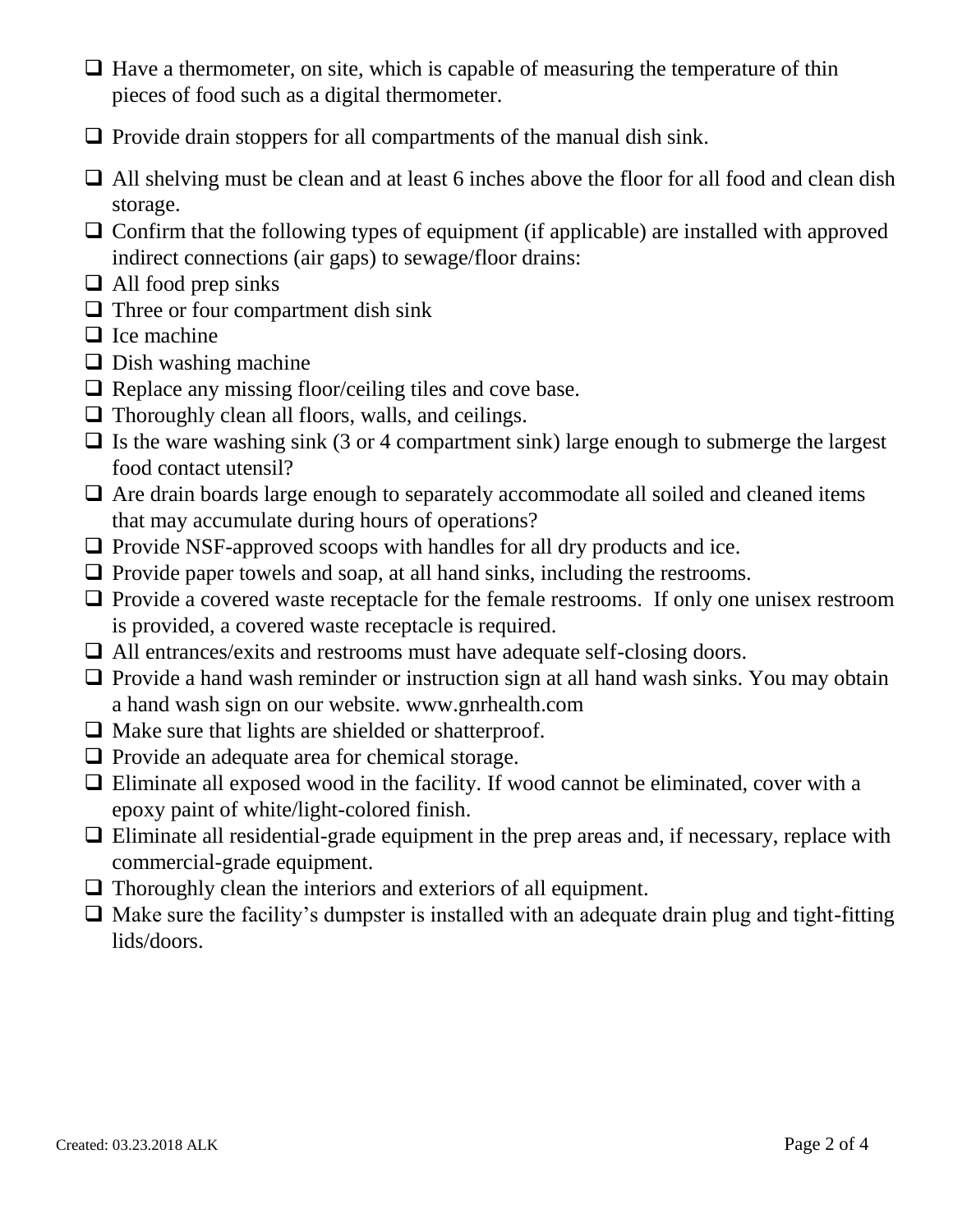## **Ensure Refrigeration Units:**

- $\Box$  Are ANSI or equivalent.
- □ Are in good repair and calibration.
- $\Box$  Have doors and hinges that are in good repair and are tight-fitting to the frame.
- $\Box$  Have gaskets that are in good repair and free of contaminants.
- All cooler units maintain temperatures at or below 41 F.
- All freezer units maintain temperatures that keep the frozen foods solidly frozen.
- $\Box$  Have adequate and approved storage shelving.
- $\Box$  Have approved cove basing around the interior and exterior of walk-in units.

### **Ensure Food-Contact Items and Linens are stored on clean, dry surfaces and are NOT stored in the following locations:**

- Locker rooms/employee break rooms
- $\Box$  Restroom facilities
- $\Box$  Mechanical rooms
- $\Box$  Under sewer lines
- $\Box$  Under open stairwells

#### **Ensure Food-Contact Items and Linens are:**

- $\Box$  Stored in a self-draining position that allows for air-drying
- $\Box$  Kept in original protective packaging that affords protection from contamination until used

#### **Ensure Food-Contact Items and Linens are NOT exposed to:**

- □ Splash
- **Q** Dust
- $\Box$  Other possible sources of contamination
- Ensure Self-service counter areas, buffet lines, and/or food bars have adequate and approved shielding.
- $\Box$  Ensure that there is adequate space for separation of raw animal foods during storage, preparation, holding, and display from all ready-to-eat foods.
- Ensure that all unwashed fruits and vegetables are stored below all washed fruits and vegetables and ready to eat foods.
- $\Box$  Ensure notice is posted in a prominent place in the self-service area that customers must use clean tableware each time they visit the self service area.
- $\Box$  Designate an area where the most current inspection report shall be prominently displayed in public view at all times, within fifteen feet (15') of the front or primary public door and between five feet (5') and seven feet (7') from the floor and in an area where it can be read at a distance of one foot (1') away.